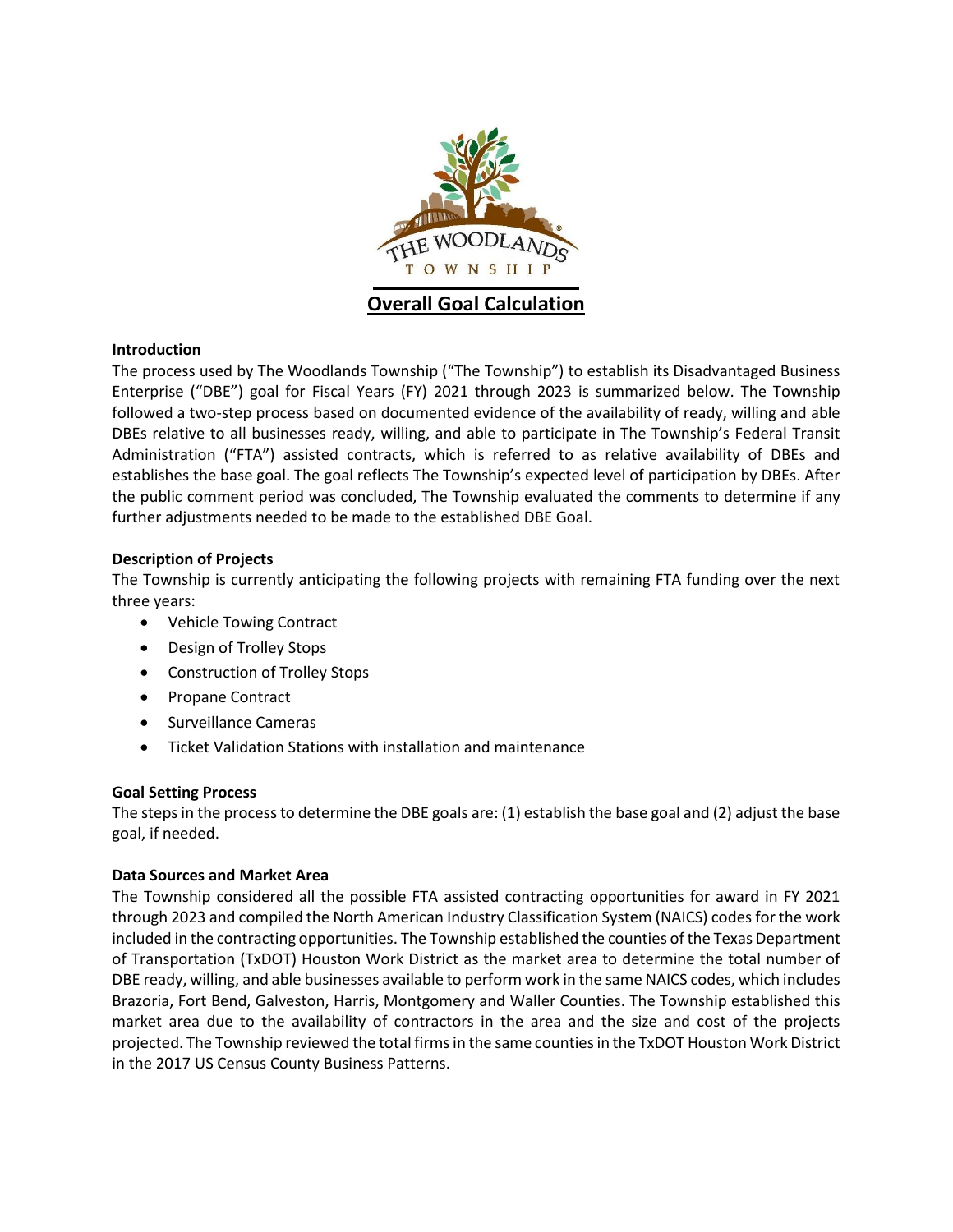## **Step 1 – Establish Base Goal**

The Township used the suggested calculation tables to determine the weighted base goal. There are a variety of NAICS codes associated with the projects listed above. Each NAICS Code is defined in the table below.

| <b>NAICS Code</b>                                                                     | <b>Definition</b>                                                               |  |  |
|---------------------------------------------------------------------------------------|---------------------------------------------------------------------------------|--|--|
| 488410                                                                                | <b>Motor Vehicle Towing</b>                                                     |  |  |
| 541330                                                                                | <b>Engineering Services</b>                                                     |  |  |
| 237310                                                                                | Highway, Street, and Bridge Construction – Curbs, gutters, culvert construction |  |  |
| 238210                                                                                | Electrical Contractors and Other Wiring Installation Contractors                |  |  |
| 238910                                                                                | <b>Site Preparation Contractors</b>                                             |  |  |
| 238990                                                                                | All Other Specialty Trade Contractors - Sidewalk construction, residential and  |  |  |
|                                                                                       | commercial, concrete paving                                                     |  |  |
| 334310                                                                                | Audio and Video Equipment Manufacturing                                         |  |  |
| Petroleum and Petroleum Products Merchant Wholesalers (except Bulk Stations<br>424720 |                                                                                 |  |  |
|                                                                                       | and Terminals)                                                                  |  |  |
| 423860                                                                                | Transportation Equipment and Supplies (except Motor Vehicle) Merchant           |  |  |
|                                                                                       | Wholesalers                                                                     |  |  |
| 811211                                                                                | <b>Consumer Electronics Repair and Maintenance</b>                              |  |  |

## **1 - Determine the weight of each type of work by NAICS Code**

|     | <b>NAICS</b> | Project                                  | <b>Amount of DOT</b> | % of total DOT |  |
|-----|--------------|------------------------------------------|----------------------|----------------|--|
|     | Code         |                                          | funds on project:    | funds (weight) |  |
| 1)  | 488410       | <b>Towing</b>                            | \$5,000.00           | 0.0063         |  |
| 2)  | 541330       | <b>Trolley Stop Design</b>               | \$47,666.00          | 0.0599         |  |
| 3)  | 237310       | <b>Trolley Stop Construction</b>         | \$102,000.00         | 0.1283         |  |
| 4)  | 238210       | <b>Trolley Stop Construction</b>         | \$51,000.00          | 0.0641         |  |
| 5)  | 238910       | <b>Trolley Stop Construction</b>         | \$51,000.00          | 0.0641         |  |
| 6)  | 238990       | <b>Trolley Stop Construction</b>         | \$306,000.00         | 0.3848         |  |
| 7)  | 334310       | Surveillance Cameras                     | \$75,000.00          | 0.0943         |  |
| 8)  | 238210       | Surveillance Cameras installation        | \$10,000.00          | 0.0126         |  |
| 9)  | 424720       | Propane                                  | \$47,500.00          | 0.0597         |  |
| 10) | 423860       | <b>Ticket validation equipment</b>       | \$60,000.00          | 0.0755         |  |
| 11) | 238210       | <b>Ticket validation installation</b>    | \$10,000.00          | 0.0126         |  |
| 12) | 811211       | Ticket validation maintenance            | \$30,000.00          | 0.0377         |  |
|     |              | <b>Total FTA-Assisted Contract Funds</b> | \$795,166.00         | 1.0000         |  |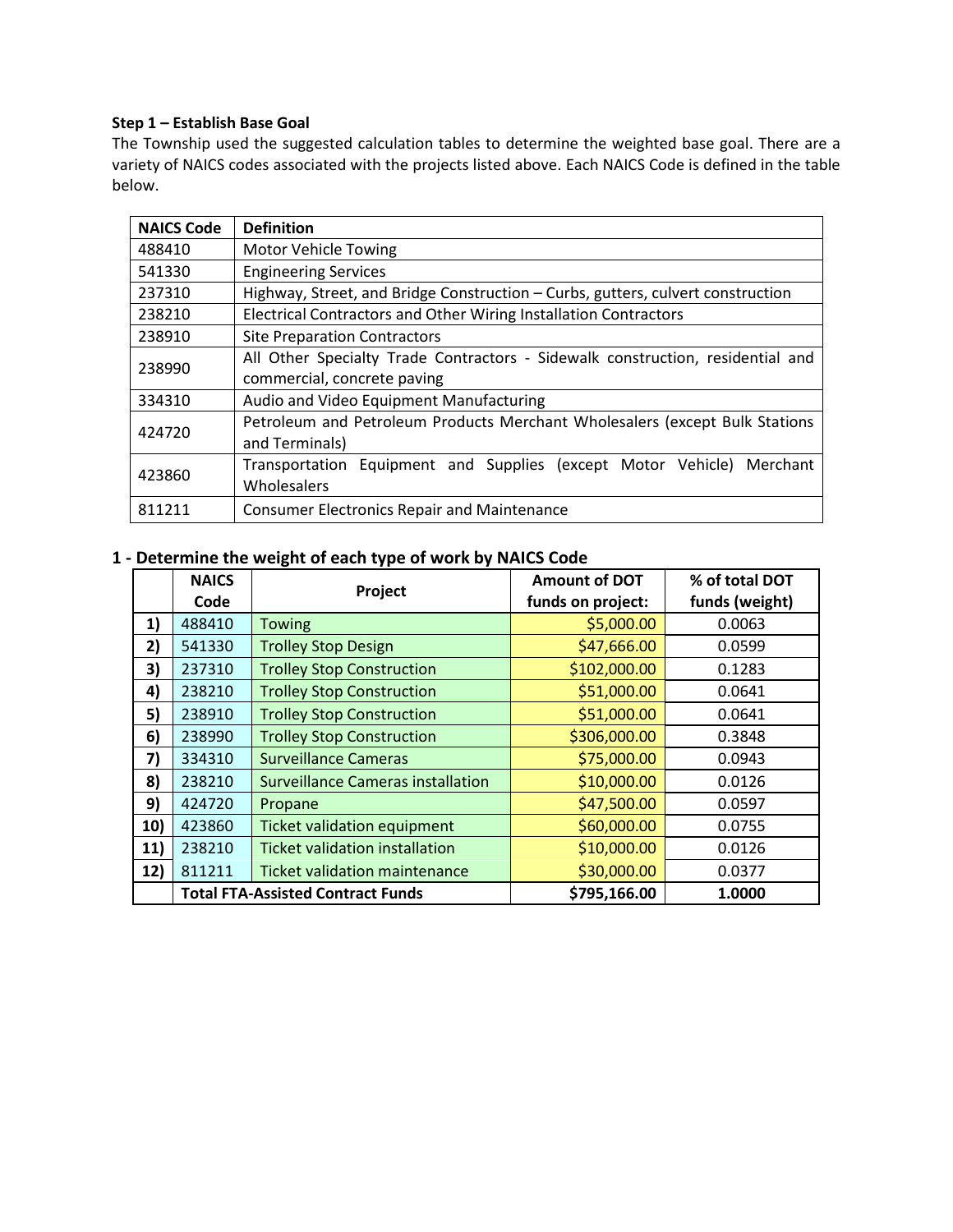|     | <b>NAICS</b><br>Code | Project                           | <b>Number of DBEs</b><br>available to<br>perform this<br>work | <b>Number of all</b><br>firms available<br>(including<br>DBEs) | <b>Relative</b><br>Availability |
|-----|----------------------|-----------------------------------|---------------------------------------------------------------|----------------------------------------------------------------|---------------------------------|
| 1)  | 488410               | Towing                            | $\Omega$                                                      | 112                                                            | 0.0000                          |
| 2)  | 541330               | <b>Trolley Stop Design</b>        | 97                                                            | 1948                                                           | 0.0498                          |
| 3)  | 237310               | <b>Trolley Stop Construction</b>  | 24                                                            | 140                                                            | 0.1714                          |
| 4)  | 238210               | <b>Trolley Stop Construction</b>  | $\overline{3}$                                                | 1051                                                           | 0.0029                          |
| 5)  | 238910               | <b>Trolley Stop Construction</b>  | 23                                                            | 360                                                            | 0.0639                          |
| 6)  | 238990               | <b>Trolley Stop Construction</b>  | 28                                                            | 552                                                            | 0.0507                          |
| 7)  | 334310               | <b>Surveillance Cameras</b>       | $\mathbf{0}$                                                  | 3                                                              | 0.0000                          |
| 8)  | 238210               | Surveillance Cameras installation | 3                                                             | 1051                                                           | 0.0029                          |
| 9)  | 424720               | Propane                           | $\mathbf{0}$                                                  | 155                                                            | 0.0000                          |
| 10) | 423860               | Ticket validation equipment       | $\mathbf 0$                                                   | 74                                                             | 0.0000                          |
| 11) | 238210               | Ticket validation installation    | 3                                                             | 1051                                                           | 0.0029                          |
| 12) | 811211               | Ticket validation maintenance     | $\Omega$                                                      | 33                                                             | 0.0000                          |
|     |                      | <b>Combined Totals</b>            | 181                                                           | 6530                                                           | 0.0277                          |

# **2 - Determine the relative availability of DBE's by NAICS Code**

# **3 - (Weight) x (Availability) = Weighted Base Figure**

|                                       | <b>NAICS</b> |                                      |         |   |                           | Weighted           |
|---------------------------------------|--------------|--------------------------------------|---------|---|---------------------------|--------------------|
|                                       | Code         | Project                              | Weight  | X | Availability              | <b>Base Figure</b> |
| 1)                                    | 488410       | Towing                               | 0.00629 | x | 0.00000                   | 0.0000             |
| 2)                                    | 541330       | <b>Trolley Stop Design</b>           | 0.05994 | X | 0.04979                   | 0.0030             |
| 3)                                    | 237310       | <b>Trolley Stop Construction</b>     | 0.12828 | x | 0.17143                   | 0.0220             |
| 4)                                    | 238210       | <b>Trolley Stop Construction</b>     | 0.06414 | X | 0.00285                   | 0.0002             |
| 5)                                    | 238910       | <b>Trolley Stop Construction</b>     | 0.06414 | x | 0.06389                   | 0.0041             |
| 6)                                    | 238990       | <b>Trolley Stop Construction</b>     | 0.38483 | x | 0.05072                   | 0.0195             |
| 7)                                    | 334310       | <b>Surveillance Cameras</b>          | 0.09432 | X | 0.00000                   | 0.0000             |
| 8)                                    | 238210       | Surveillance Cameras installation    | 0.01258 | X | 0.00285                   | 0.0000             |
| 9)                                    | 424720       | Propane                              | 0.05974 | X | 0.00000                   | 0.0000             |
| 10)                                   | 423860       | Ticket validation equipment          | 0.07546 | X | 0.00000                   | 0.0000             |
| 11)                                   | 238210       | Ticket validation installation       | 0.01258 | x | 0.00285                   | 0.0000             |
| 12)                                   | 811211       | <b>Ticket validation maintenance</b> | 0.03773 | X | 0.00000                   | 0.0000             |
| Total                                 |              |                                      |         |   | 0.0488                    |                    |
|                                       |              |                                      |         |   | Expressed as a $%$ (*100) | 4.88%              |
| <b>Rounded, Weighted Base Figure:</b> |              |                                      |         |   |                           | 5%                 |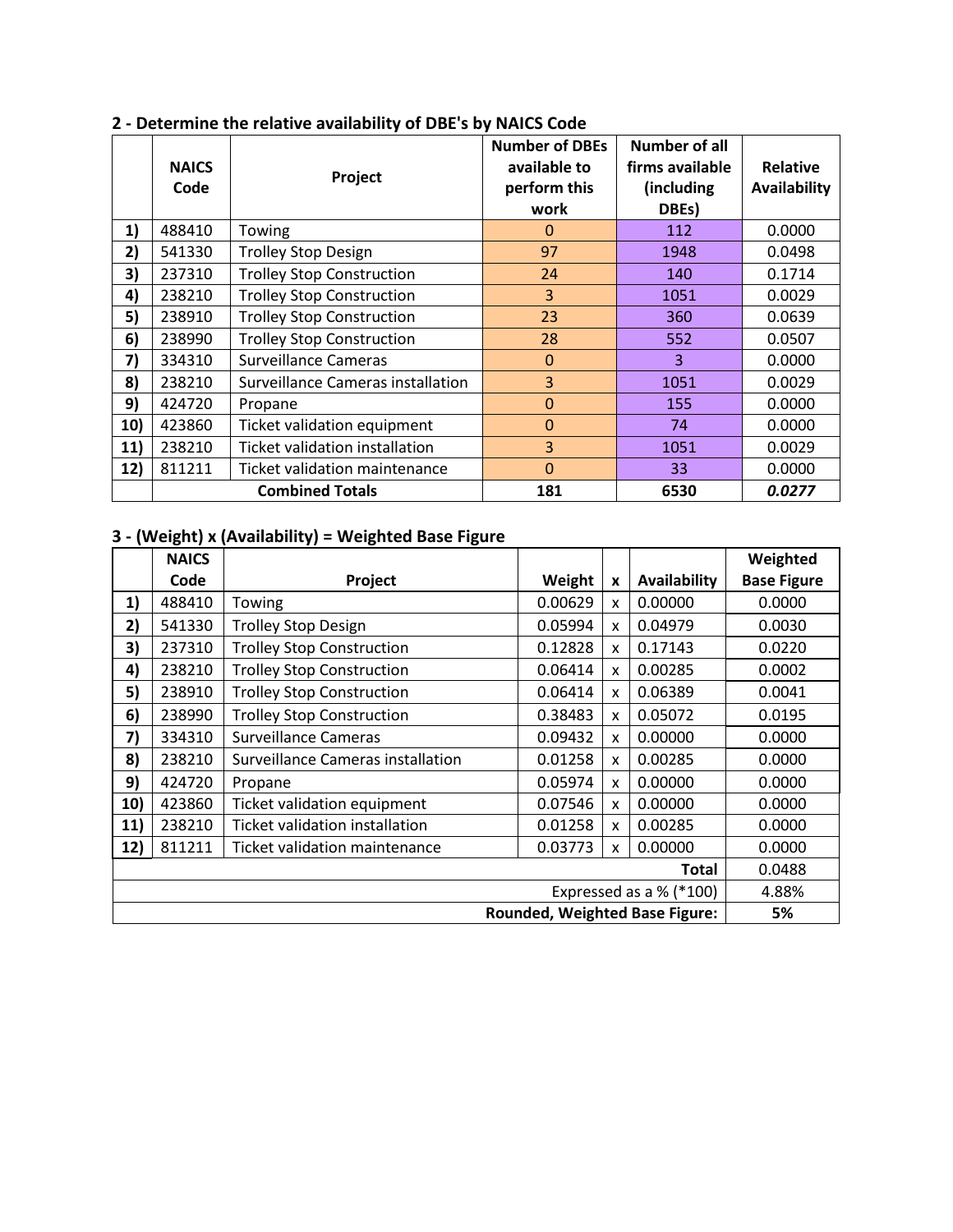#### **Step 2 – Base Goal Adjustment**

Previously, The Township had an FTA-approved DBE program goal of 5%, which was 100% race neutral. This DBE program goal was 100% race neutral. Based on the statistical analysis conducted under Step 1, Establish Base Goal, The Township will use the 4.76% goal as the established, weighted base goal. For the past three fiscal years, The Township has awarded \$361,623.00 in contracts and did not have any DBE participation.

|                              | <b>Awarded Amount</b> | <b>Past Participation</b> |
|------------------------------|-----------------------|---------------------------|
| FY 2017                      | \$54,173.00           | 0.00%                     |
| FY 2018                      | \$154,450.00          | 0.00%                     |
| FY 2019                      | \$153,000.00          | 0.00%                     |
| <b>Average Participation</b> | \$361,623.00          | $0.00\%$                  |

The Township then looked at amount paid to contracts and the DBE Participation with the ongoing payments.

|                              | <b>Payments to Contracts</b> | <b>Past Participation</b> |
|------------------------------|------------------------------|---------------------------|
| FY 2017                      | \$5,820,939.00               | 0.02%                     |
| FY 2018                      | \$6,309,184.00               | 0.49%                     |
| FY 2019                      | \$6,691,353.00               | 0.33%                     |
| <b>Average Participation</b> | \$18,821,476.00              | 0.29%                     |

The Township took the participation of the on-going payments for the past three fiscal years. The Township took the past participation percentage and the weighted base goal and averaged them together to create the adjusted DBE Goal.

| <b>Adjusted DBE Goal</b>            |       |
|-------------------------------------|-------|
| Weighted Base Goal                  | 4.88% |
| Average Past Performance Percentage | 0.29% |
| Total                               | 5.17% |
| <b>Adjusted DBE Goal</b>            | 2.59% |

The Township will set the DBE goal at 2.59% based on past performance and monitor how much DBE participation occurs over the next three (3) years. Since The Township had no DBE Participation on awarded contracts in the past three (3) years, The Township will set a race-conscious measures. Of all of the potential contracts upcoming in the next three (3) years, there is only one (1) contract that has subcontracting opportunities and has available DBEs in the associated NAICS Codes.

| Project                          | <b>Amount</b> |
|----------------------------------|---------------|
| Towing                           | \$5,000.00    |
| <b>Trolley Stop Design</b>       | \$47,666.00   |
| <b>Trolley Stop Construction</b> | \$510,000.00  |
| <b>Surveillance Cameras</b>      | \$85,000.00   |
| Propane                          | \$47,500.00   |
| Ticket validation equipment      | \$70,000.00   |
| Ticket validation maintenance    | \$30,000.00   |